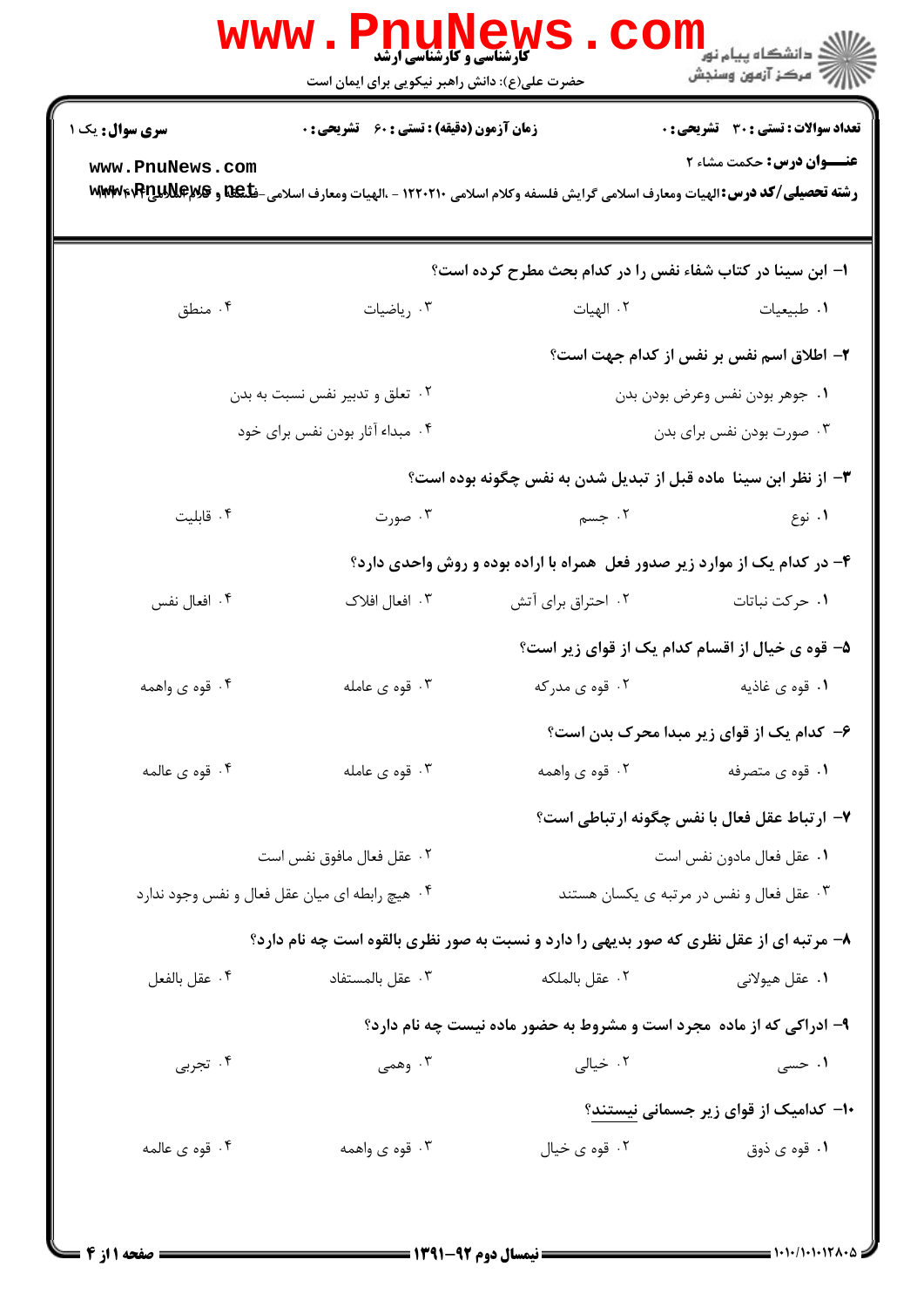|                                           | WWW.PnuNews<br>حضرت علی(ع): دانش راهبر نیکویی برای ایمان است |                     | الاد دانشگاه پيام نور <mark>− .</mark><br>الا                                                                      |
|-------------------------------------------|--------------------------------------------------------------|---------------------|--------------------------------------------------------------------------------------------------------------------|
| <b>سری سوال : ۱ یک</b><br>www.PnuNews.com | <b>زمان آزمون (دقیقه) : تستی : 60 ٪ تشریحی : 0</b>           |                     | تعداد سوالات : تستي : 30 - تشريحي : 0<br><b>عنـــوان درس:</b> حکمت مشاء ۲                                          |
|                                           |                                                              |                     | رشته تحصیلی/کد درس:الهیات ومعارف اسلامی گرایش فلسفه وکلام اسلامی ۱۲۲۰۲۱۰ - ،الهیات ومعارف اسلامی-ظکیلا و MWW۶V۴VPI |
|                                           |                                                              |                     | 11- کدام یک از موارد زیر متعلق به عالی ترین مرتبه ی نفس انسانی است؟                                                |
| ۰۴ افعال نباتی                            | ۰۳ ادراک محسوسات                                             | ۰۲ ادراک کلیات      | ۰۱ ادراک جزئیات                                                                                                    |
|                                           |                                                              |                     | ۱۲- توانایی نفس در تعقل ذات و افعال و آلات ادراک خود ًاز دلایل اثبات کدام خصوصیت نفس به شمار می رود؟               |
| ۰۴ دارا بودن قواي متعدد                   | ۰۳ بساطت نفس                                                 | ۰۲ کمال نفس         | ۰۱ تجرد نفس                                                                                                        |
|                                           |                                                              |                     | ۱۳- فعل و ترک از کارکردهای کدام مرتبه عقل به شمار می رود؟                                                          |
| ۰۴ عقل بالفعل                             | ۰۳ عقل هیولانی                                               | ۰۲ عقل عملی         | ۰۱ عقل نظری                                                                                                        |
|                                           |                                                              |                     | ۱۴– کدام یک از عقول از جهت ذات یکسان بوده و از جهت اعتبار با هم اختلاف دارند؟                                      |
|                                           | ۰۲ عقل هیولانی و عقل بالملکه                                 |                     | ٠١ عقل بالملكه و عقل مستفاد                                                                                        |
|                                           | ۰۴ عقل بالفعل و عقل بالمستفاد                                |                     | ٠٣ عقل بالفعل و عقل بالملكه                                                                                        |
|                                           |                                                              |                     | ∆ا− کدام یک از موارد زیر جزء مباحث مطرح شده در کتاب الاشارت و التنبیهات ابن سینا نمی باشد؟                         |
| ۰۴ معرفت شناسي                            | ۰۳ اثبات وجود                                                | ٢. مقامات العارفين  | ۰۱ وجود شناسی                                                                                                      |
|                                           |                                                              |                     | ۱۶- برهان صدیقین نام دیگر کدام یک از براهین زیرنزد ابن سینا ست؟                                                    |
|                                           | ۰۲ برهان عليت                                                |                     | ۰۱ برهان نظم                                                                                                       |
|                                           | ۰۴ برهان اشرف مخلوقات                                        |                     | ۰۳ برهان وجوب و امکان                                                                                              |
|                                           |                                                              |                     | IY− كتاب (الشواهد الربوبيه )متعلق به كدام متفكر اسلامي  است؟                                                       |
| ۰۴ علامه طباطبايي                         | ۰۳ ملاصدرا                                                   | ۰۲ شیخ طوسی         | ۰۱ ابن سینا                                                                                                        |
|                                           |                                                              |                     | 18- کدام یک از گزینه های زیر از ویژگیهای برهان صدیقین به شمار نمی رود؟                                             |
|                                           |                                                              |                     | ٠١. رسيدن به وجوب وجود از نفس حقيقت وجود                                                                           |
|                                           |                                                              |                     | ۰۲ استفاده از مقدمات مشهور و متواتر در برهان                                                                       |
|                                           |                                                              |                     | ۰۳ اثبات صفات خداوند علاوه بر اثبات ذات واجب تعالى                                                                 |
|                                           |                                                              |                     | ۰۴ اثبات وجود واجب بدون تمسک به هیچ فعل و اثری از آثاراو                                                           |
|                                           |                                                              |                     | ۱۹- کدام یک از گزینه های زیر علت ماهوی نامیده می شود؟                                                              |
| ۰۴ علل فاعلی و صوری                       | ۰۳ علل مادي و غايي                                           | ۰۲ علل فاعلی و غایی | ۰۱ علل مادی و صوری                                                                                                 |
|                                           |                                                              |                     |                                                                                                                    |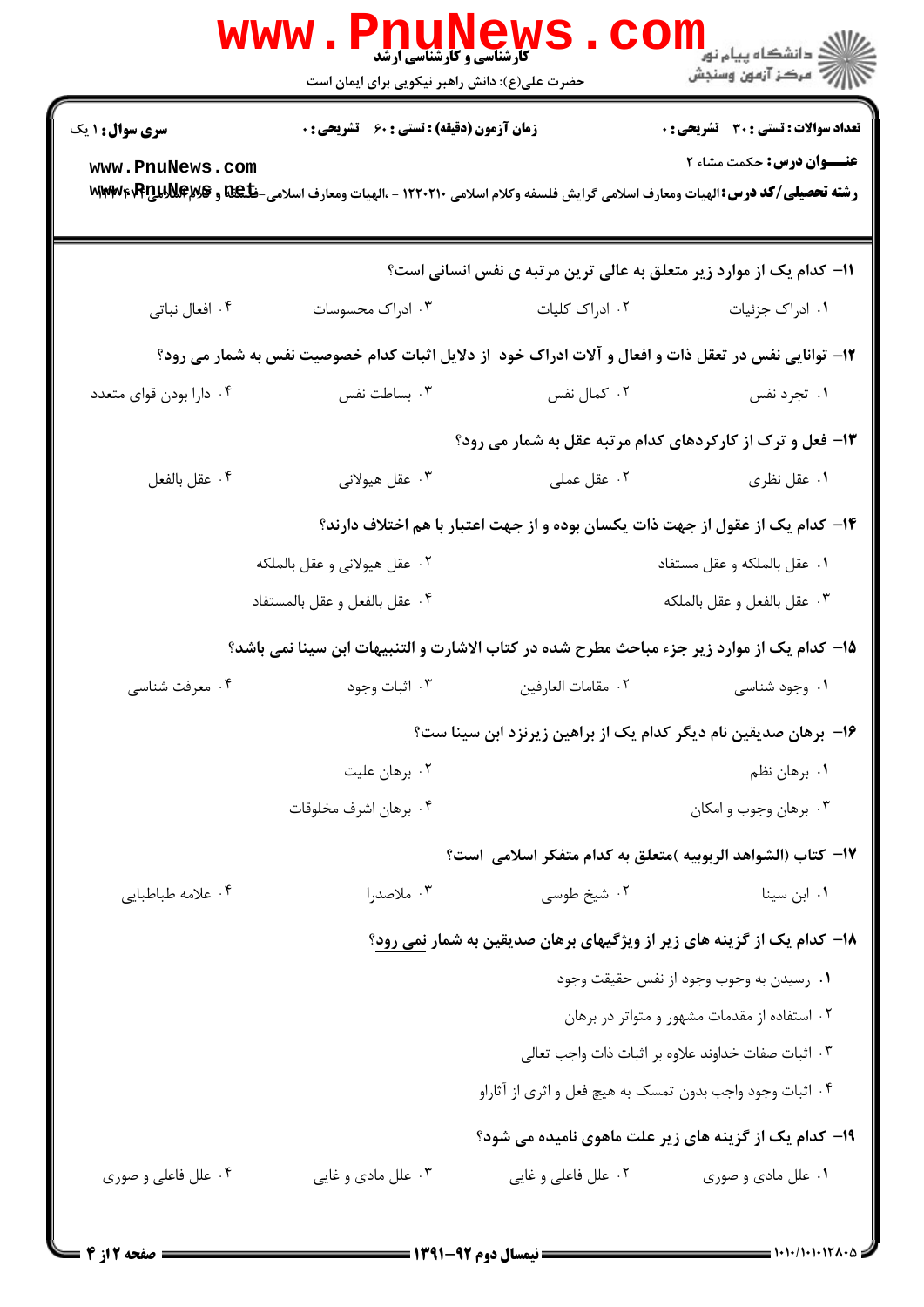|                                           | <b>کارشناسی و کارشناسی ارشد</b><br>حضرت علی(ع): دانش راهبر نیکویی برای ایمان است |              | <mark>د</mark> دانشگاه پيام نو <mark>ر</mark><br>7 مرڪز آزمون وسنڊش                                                                                                                                   |
|-------------------------------------------|----------------------------------------------------------------------------------|--------------|-------------------------------------------------------------------------------------------------------------------------------------------------------------------------------------------------------|
| <b>سری سوال : ۱ یک</b><br>www.PnuNews.com | <b>زمان آزمون (دقیقه) : تستی : 60 ٪ تشریحی : 0</b>                               |              | تعداد سوالات : تستى : 30 ٪ تشريحي : 0<br><b>عنـــوان درس:</b> حکمت مشاء 2<br>رشته تحصیلی/کد درس:الهیات ومعارف اسلامی گرایش فلسفه وکلام اسلامی ۱۲۲۰۲۱۰ - ،الهیات ومعارف اسلامی-ظکیله پیلا با WWW۲۴V۴VE |
|                                           |                                                                                  |              | <b>۲۰</b> - مبانی وجود شناسی ابن سینا بر کدام اصل استوار است؟                                                                                                                                         |
|                                           | ۰۲ تمایز وجود و ماهیت                                                            |              | ۰۱ واجب -ممکن - ممتنع                                                                                                                                                                                 |
|                                           | ۰۴ واجب -ممتنع                                                                   |              | ۰۳ تقدم ماهيت بر وجود                                                                                                                                                                                 |
|                                           |                                                                                  |              | <b>۲۱</b> - انقلاب در ذات که امری محال است دلیل رد کدام یک از گزینه های زیر می باشد؟                                                                                                                  |
|                                           |                                                                                  |              | ۰۱ در لحظه حدوث شيء امكانش برطرف شود                                                                                                                                                                  |
|                                           |                                                                                  |              | ۰۲ پس از حدوث شیء بی درنگ امکانش زائل گردد                                                                                                                                                            |
|                                           |                                                                                  |              | ۰۳ پس از حدوث شيء مدتي امكان آن باقي باشد                                                                                                                                                             |
|                                           |                                                                                  |              | ۰۴ شیء پس از حدوث بر خودی خود ثابت باشد و نیاز به علت بقاء نداشته باشد                                                                                                                                |
|                                           |                                                                                  |              | ۲۲- کدام یک از گزینه های زیر رای ابن سینا در باب ارتباط محرک و متحرک می باشد؟                                                                                                                         |
|                                           |                                                                                  |              | ۰۱ در هر حرکتی تمام جسم متحرک و محرک است                                                                                                                                                              |
|                                           |                                                                                  |              | ۰۲ در هر حرکتی بخشی از جسم محرک و کل جسم متحرک است                                                                                                                                                    |
|                                           |                                                                                  |              | ۰۳ در هر حرکتی بخشی از جسم متحرک و بخشی محرک است                                                                                                                                                      |
|                                           |                                                                                  |              | ۰۴ در هر حرکتی محرک غیر از متحرک است                                                                                                                                                                  |
|                                           |                                                                                  |              | <b>۲۳</b> - کدام یک از برهان های زیر بر مبنای رابطه ی نظام علت و معلولی پایه گذاری شده است؟                                                                                                           |
|                                           | ۰۲ برهان حرکت                                                                    |              | ٠١ برهان صديقين                                                                                                                                                                                       |
|                                           | ۰۴ برهان وجوب و امکان                                                            |              | ۰۳ برهان وسط و طرف                                                                                                                                                                                    |
|                                           |                                                                                  |              | <b>34</b> - از دید ابن سینا وصف حیات و جسم برای انسان جزء کدام دسته از صفات است؟                                                                                                                      |
| ۰۴ صفات سلبی                              | ۰۳ صفات اضافی                                                                    | ۰۲ صفات ذاتی | ۰۱ صفات عرضی                                                                                                                                                                                          |
|                                           |                                                                                  |              | ۲۵- کدام یک از صفات زیر از صفات اضافه محضه به شمار می رود؟                                                                                                                                            |
| ۰۴ ازلیت                                  | ۰۳ خالقیت                                                                        | ۰۲ فرديت     | ۰۱ قدوسیت                                                                                                                                                                                             |
|                                           |                                                                                  |              | ۲۶– کدام یک از موارد زیر تبیین برهان صرف الشیء به شمار می رود؟                                                                                                                                        |
|                                           | ٠٢ ذات واجب تعالى عين وحدت است.                                                  |              | ٠١. وجود و تشخص واجب الوجود همان هويت اوست .                                                                                                                                                          |
|                                           | ۰۴ تکثر در ساحت ربوبی راه ندارد.                                                 |              | ۰۳ معلولیت در ساحت ربوبی راه ندارد.                                                                                                                                                                   |
|                                           |                                                                                  |              |                                                                                                                                                                                                       |
|                                           |                                                                                  |              |                                                                                                                                                                                                       |

**DESIMATE** 

 $\blacksquare$ 

**STAR**